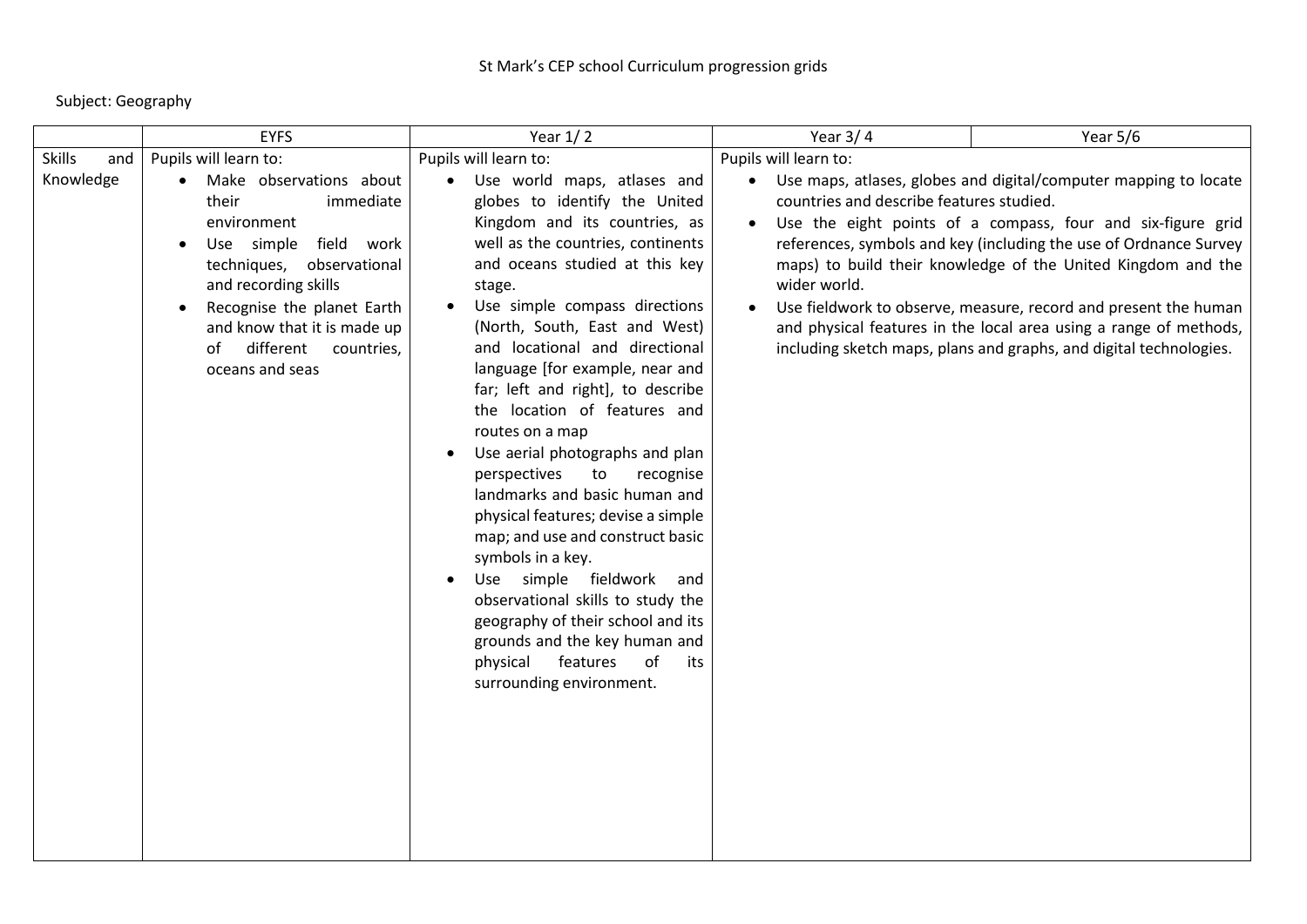| Locational |                                                                                                                                                                                                                       | Year $1/2$                                                                                                                                                                                                                                             | Year $3/4$                                                                                                                                                                                                                                                                                                                                                                                                                                                                                                                                                                                                                                                                                                                                                                                                                                                               | Year 5/6                                                                                                                                                                                                  |
|------------|-----------------------------------------------------------------------------------------------------------------------------------------------------------------------------------------------------------------------|--------------------------------------------------------------------------------------------------------------------------------------------------------------------------------------------------------------------------------------------------------|--------------------------------------------------------------------------------------------------------------------------------------------------------------------------------------------------------------------------------------------------------------------------------------------------------------------------------------------------------------------------------------------------------------------------------------------------------------------------------------------------------------------------------------------------------------------------------------------------------------------------------------------------------------------------------------------------------------------------------------------------------------------------------------------------------------------------------------------------------------------------|-----------------------------------------------------------------------------------------------------------------------------------------------------------------------------------------------------------|
| Knowledge  | Pupils will learn to:                                                                                                                                                                                                 | Pupils will learn to:                                                                                                                                                                                                                                  | Pupils will learn to:                                                                                                                                                                                                                                                                                                                                                                                                                                                                                                                                                                                                                                                                                                                                                                                                                                                    |                                                                                                                                                                                                           |
|            | Describe their immediate<br>environment<br>Talk about other countries<br>$\bullet$<br>in the world<br>Know that we live in England<br>$\bullet$                                                                       | Name and locate the world's<br>continents<br>and<br>five<br>seven<br>oceans.<br>locate<br>and<br>identify<br>Name,<br>characteristics of<br>the<br>four<br>countries and capital cities of the<br>Kingdom<br>United<br>and<br>its<br>surrounding seas. | Locate the world's countries, using maps to focus on Europe<br>$\bullet$<br>(including the location of Russia) and North and South America,<br>concentrating on their environmental regions, key physical and<br>human characteristics, countries, and major cities.<br>Name and locate counties and cities of the United Kingdom,<br>geographical regions and their identifying human and physical<br>characteristics, key topographical features (including hills,<br>mountains, coasts and rivers), and land-use patterns; and<br>understand how some of these aspects have changed over time.<br>Identify the position and significance of latitude, longitude, Equator,<br>Northern Hemisphere, Southern Hemisphere, the Tropics of Cancer<br>and Capricorn, Arctic and Antarctic Circle, the Prime/Greenwich<br>Meridian and time zones (including day and night). |                                                                                                                                                                                                           |
| Place      | <b>EYFS</b>                                                                                                                                                                                                           | Year $1/2$                                                                                                                                                                                                                                             | Year $3/4$                                                                                                                                                                                                                                                                                                                                                                                                                                                                                                                                                                                                                                                                                                                                                                                                                                                               | Year 5/6                                                                                                                                                                                                  |
| Knowledge  | Pupils will learn to:                                                                                                                                                                                                 | Pupils will learn to:                                                                                                                                                                                                                                  | Pupils will learn to:                                                                                                                                                                                                                                                                                                                                                                                                                                                                                                                                                                                                                                                                                                                                                                                                                                                    |                                                                                                                                                                                                           |
|            | Explain some differences<br>between life in this country<br>and life in other countries                                                                                                                               | Understand<br>geographical<br>differences<br>similarities<br>and<br>through studying the human and<br>physical geography of a small<br>area of the UK, and a contrasting<br>non-European country.                                                      | $\bullet$<br>or South America.                                                                                                                                                                                                                                                                                                                                                                                                                                                                                                                                                                                                                                                                                                                                                                                                                                           | Understand geographical similarities and differences through the<br>study of human and physical geography of a region of the United<br>Kingdom, a region in a European country, and a region within North |
| Human and  | <b>EYFS</b>                                                                                                                                                                                                           | Year $1/2$                                                                                                                                                                                                                                             | Year $3/4$                                                                                                                                                                                                                                                                                                                                                                                                                                                                                                                                                                                                                                                                                                                                                                                                                                                               | Year $5/6$                                                                                                                                                                                                |
| Physical   | Pupils will learn to:                                                                                                                                                                                                 | Pupils will learn to:                                                                                                                                                                                                                                  | Pupils will learn to:                                                                                                                                                                                                                                                                                                                                                                                                                                                                                                                                                                                                                                                                                                                                                                                                                                                    |                                                                                                                                                                                                           |
| Geography  | Know some similarities and<br>differences between the<br>natural world around them<br>and<br>contrasting<br>environments                                                                                              | Identify seasonal and<br>daily<br>weather patterns in the United<br>Kingdom and the location of hot<br>and cold areas of the world in<br>relation to the Equator and the                                                                               | describe and understand key aspects of:<br>1. Physical geography, including: climate zones, biomes and<br>vegetation belts, rivers, mountains, volcanoes and earthquakes,<br>and the water cycle.                                                                                                                                                                                                                                                                                                                                                                                                                                                                                                                                                                                                                                                                        |                                                                                                                                                                                                           |
|            | Understand<br>how<br>$\bullet$<br>environmental<br>damage<br>affects the<br>earth<br>and<br>the<br>understand<br>term<br>pollution<br>the<br>Understand<br>role<br>humans have in damaging<br>the environment and the | North and South Poles<br>basic<br>geographical<br>Use<br>vocabulary to refer to:<br>1. Key<br>physical<br>features<br>including: beach, cliff, coast,<br>forest, hill, mountain, sea,<br>ocean, river, soil, valley,                                   |                                                                                                                                                                                                                                                                                                                                                                                                                                                                                                                                                                                                                                                                                                                                                                                                                                                                          | 2. Human geography, including: types of settlement and land use,<br>economic activity including trade links, and the distribution of<br>natural resources including energy, food, minerals and water.     |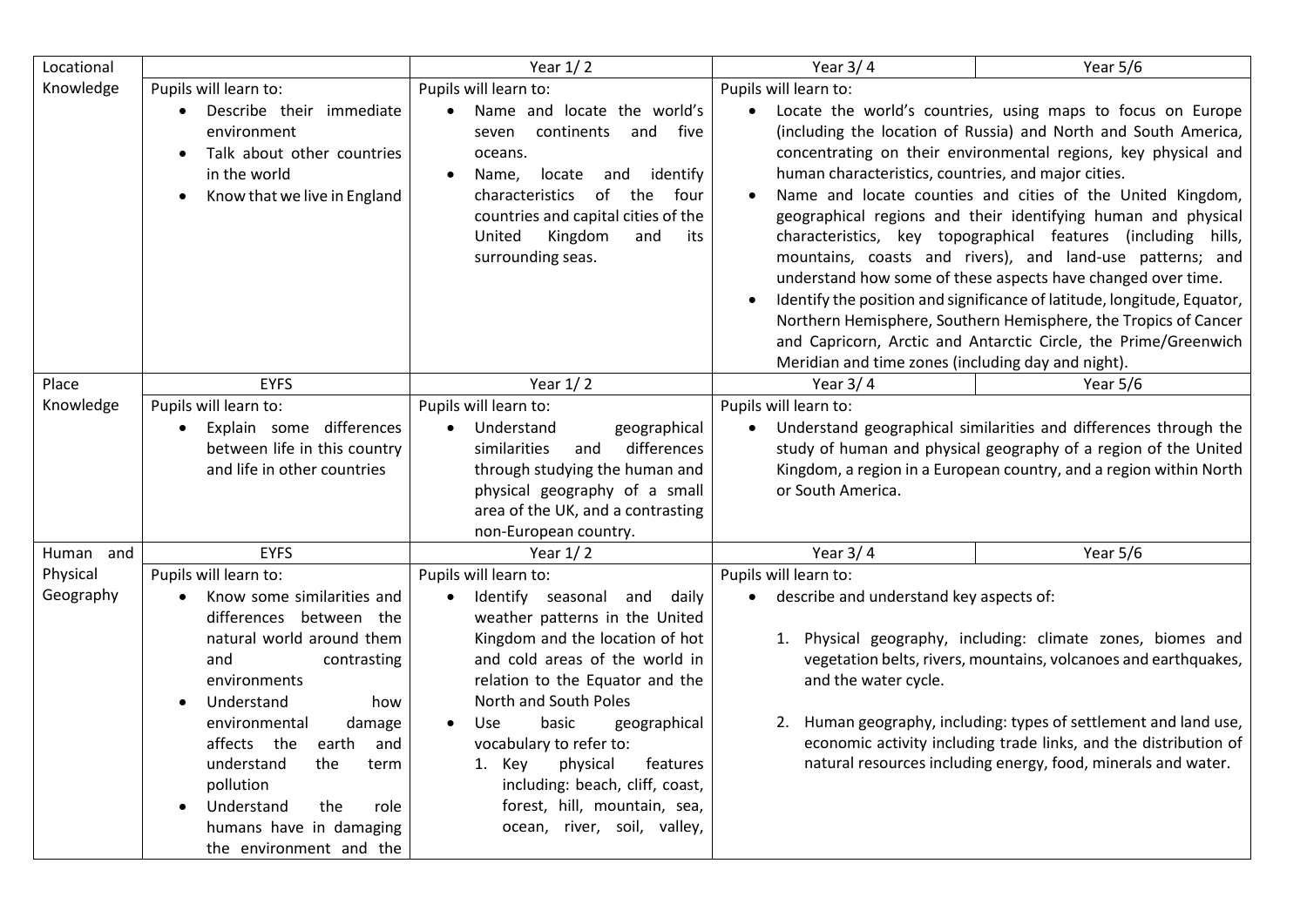| Geographical | responsibility to protect the<br>planet<br><b>EYFS</b>                                                                                                                                                                           | vegetation,<br>season<br>and<br>weather.<br>2.<br>Key<br>human<br>features<br>including: city, town, village,<br>factory, farm, house, office,<br>port, harbour and shops.<br>Year $1/2$                                                                                                                                                                                                                                                                                                                                                                                                                                                                                                                                     | Year $3/4$                                                                                                                                                                                                                                                                                                                                                                                                                                                                                                                                                                                                                                                                                              | Year 5/6                                                                                                                                                                                                                                                                                                                                                                                                                                                                                                                                                                                                                                                                                                                                                                                                                                                                            |
|--------------|----------------------------------------------------------------------------------------------------------------------------------------------------------------------------------------------------------------------------------|------------------------------------------------------------------------------------------------------------------------------------------------------------------------------------------------------------------------------------------------------------------------------------------------------------------------------------------------------------------------------------------------------------------------------------------------------------------------------------------------------------------------------------------------------------------------------------------------------------------------------------------------------------------------------------------------------------------------------|---------------------------------------------------------------------------------------------------------------------------------------------------------------------------------------------------------------------------------------------------------------------------------------------------------------------------------------------------------------------------------------------------------------------------------------------------------------------------------------------------------------------------------------------------------------------------------------------------------------------------------------------------------------------------------------------------------|-------------------------------------------------------------------------------------------------------------------------------------------------------------------------------------------------------------------------------------------------------------------------------------------------------------------------------------------------------------------------------------------------------------------------------------------------------------------------------------------------------------------------------------------------------------------------------------------------------------------------------------------------------------------------------------------------------------------------------------------------------------------------------------------------------------------------------------------------------------------------------------|
| Skills and   | Pupils will learn to:                                                                                                                                                                                                            | Pupils will learn to:                                                                                                                                                                                                                                                                                                                                                                                                                                                                                                                                                                                                                                                                                                        | Pupils will learn to:                                                                                                                                                                                                                                                                                                                                                                                                                                                                                                                                                                                                                                                                                   | Pupils will learn to:                                                                                                                                                                                                                                                                                                                                                                                                                                                                                                                                                                                                                                                                                                                                                                                                                                                               |
| Fieldwork    | Observe the environment<br>Look at contrasting features<br>Gather information<br>Make maps and<br>plans<br>$\bullet$<br>labelling key features<br>Use some geographical<br>vocabulary when describing<br>features and landscapes | <b>Gather information</b><br>Use basic observational skills<br>$\bullet$<br>Carry out a small survey of the<br>local area/school<br>Draw simple features<br>Ask and respond to<br>basic<br>geographical questions<br>Ask a familiar person prepared<br>$\bullet$<br>questions<br>Use pro-forma to collect data e.g.<br>$\bullet$<br>tally survey<br>Sketch<br>Create plans and raw simple<br>their<br>familiar<br>features<br>in in<br>environment<br>Add labels onto a sketch map,<br>$\bullet$<br>map or photograph of features.<br>Audio/Visual<br>$\bullet$<br>Recognise a photo or a video as a<br>$\bullet$<br>record of what has been seen or<br>heard<br>Use a camera in the field to help<br>to record what is seen | • Gather<br>and<br>record<br>information<br>Ask geographical questions.<br>Use a simple database to<br>findings<br>present<br>from<br>fieldwork<br>findings<br>Record<br>from<br>fieldtrips<br>Use a database to present<br>findings<br>Use appropriate terminology<br>and geographical vocabulary<br>Draw an annotated sketch<br>from observation including<br>descriptive /<br>explanatory<br>labels<br>and<br>indicating<br>direction<br>Select views to photograph<br>Add titles and labels giving<br>date<br>and<br>location<br>information<br>Consider<br>how<br>photos<br>provide useful evidence and<br>use<br>a<br>camera<br>to<br>independently<br>Locate the position of a<br>photo on a map | Gather and record detailed<br>information<br>Select appropriate methods<br>for data collection such as<br>interviews<br>database<br>Use.<br>a<br>to<br>interrogate/amend<br>information collected<br>Accurately use graphs to<br>$\bullet$<br>display data collected<br>Evaluate the quality of<br>$\bullet$<br>evidence collected<br>and<br>suggest improvements<br>Use<br>appropriate<br>$\bullet$<br>terminology<br>and<br>geographical vocabulary<br>label<br>Draw<br>and<br>$\bullet$<br>an<br>annotated sketch, evaluate<br>their sketch against set<br>criteria and improve it<br>Use sketches as evidence in<br>an investigation<br>Annotate<br>sketches<br>to<br>$\bullet$<br>describe<br>and<br>explain<br>geographical processes and<br>patterns<br>Make a judgement about<br>$\bullet$<br>the best angle or viewpoint<br>when taking an image or<br>completing a sketch |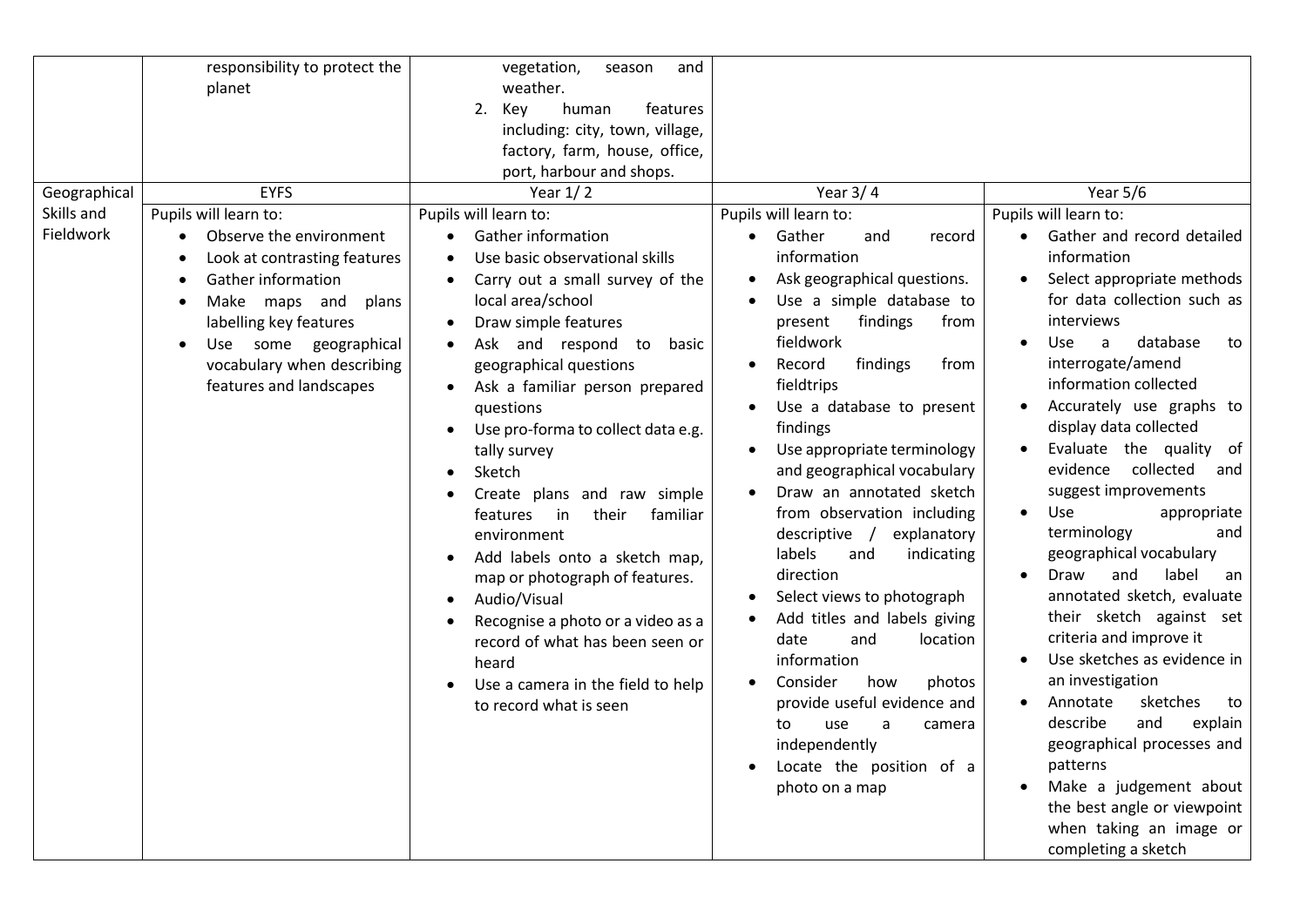|                      |                                    |                   |                         |                    |                       |                         | Use photographic evidence  |
|----------------------|------------------------------------|-------------------|-------------------------|--------------------|-----------------------|-------------------------|----------------------------|
|                      |                                    |                   |                         |                    |                       | in their investigations |                            |
|                      |                                    |                   |                         |                    |                       |                         | Evaluate the usefulness of |
|                      |                                    |                   |                         |                    |                       | the images              |                            |
| Geographical         | <b>EYFS</b>                        | Year 1            | Year 2                  | Year 3             | Year 4                | Year 5                  | Year 6                     |
| <b>Skills</b><br>and | Pupils will learn to:              | Pupils will learn | Pupils will learn to:   | will<br>Pupils     | Pupils will learn to: | Pupils will learn       | Pupils<br>will             |
| Map work             | Recognise a map and understand     | to:               | Use maps.               | learn to:          | Use maps.             | to:                     | learn to:                  |
|                      | what it is used for.               | Use maps.         | Follow a route on a     | Use maps.          | Follow a route on a   | Use maps.               | Use maps.                  |
|                      | Use Google Earth and Google Maps   | Use a simple      | map.                    | Follow a route     | large scale map.      | Compare<br>maps         | Follow a short             |
|                      | to identify land and water.        | picture map to    | Use simple compass      | on a map with      | Locate places on a    | with<br>aerial          | route on a OS              |
|                      | Identify land and water on a globe | move<br>around    | directions<br>(North,   | some               | range of maps         | photographs.            | map.                       |
|                      | Use directional language.          | the school.       | South, East, West).     | accuracy.          | (variety of scales).  | Select a map for a      | Describe<br>the            |
|                      | Make maps of real and fantasy      | Use<br>relative   | Use<br>aerial           | Locate places      | Identify features on  | specific purpose.       | features                   |
|                      | places.                            | vocabulary such   | photographs and plan    | using a range      | aerial<br>an          | Begin to<br>use         | shown on an                |
|                      | Label key features on a map.       | bigger,<br>as     | perspectives<br>to      | of<br>maps         | photograph, digital   | atlases to find out     | OS map.                    |
|                      |                                    | smaller,<br>like, | recognise landmarks     | including OS &     | or computer map.      | other information       | Use atlases to             |
|                      |                                    | dislike.          | and basic human and     | digital.           | Begin to use 8        | (e.g.                   | find out data              |
|                      |                                    | Use directional   | physical features.      | <b>Begin</b><br>to | figure compass and    | temperature).           | about<br>other             |
|                      |                                    | language such     | Develop their map       | match              | four figure grid      | Find<br>and             | places.                    |
|                      |                                    | as near and far,  | knowledge.              | boundaries         | references<br>to      | recognise<br>places     | Use 8 figure               |
|                      |                                    | up and down,      | Locate and name on a    | (e.g. find the     | identify features on  | of<br>maps<br>on        | compass and 6              |
|                      |                                    | left and right,   | world map and globe     | same               | a map.                | different scales.       | figure<br>grid             |
|                      |                                    | forwards<br>and   | the seven continents    | boundary of a      | Deepen their map      | 8<br>Use<br>figure      | reference                  |
|                      |                                    | backwards.        | and five oceans.        | country<br>on      | knowledge.            | compasses, begin        | accurately.                |
|                      |                                    | Develop<br>their  | Locate on a globe and   | different scale    | Locate Europe on a    | to use 6 figure grid    | Use lines of               |
|                      |                                    | map               | world map the hot and   | maps).             | large scale map or    | references.             | longitude and              |
|                      |                                    | knowledge.        | cold areas of the world | Use 4 figure       | globe.                | Deepen their map        | latitude<br>on             |
|                      |                                    | Use world maps    | including the Equator   | compasses,         | Name and locate       | knowledge.              | maps.                      |
|                      |                                    | to identify the   | and the North and       | and                | countries in Europe   | Locate the world's      | Deepen<br>their            |
|                      |                                    | UK<br>in<br>its   | South Poles.            | letter/number      | (including<br>Russia) | countries,<br>focus     | map                        |
|                      |                                    | position in the   | Make maps.              | co-ordinates       | and their capitals    | on North & South        | knowledge.                 |
|                      |                                    | world.            | Draw or make a map      | identify<br>to     | cities.               | America.                | Locate<br>the              |
|                      |                                    | Use maps to       | of real or imaginary    | features on a      | Make maps.            | Identify<br>the         | world's                    |
|                      |                                    | locate the four   | places (e.g. add detail | map.               | Recognise and use     | position<br>and         | countries on a             |
|                      |                                    | countries<br>and  | to a sketch map from    | Deepen their       | OS map symbols,       | significance<br>of      | of<br>variety              |
|                      |                                    | capital cities of | aerial photograph).     | map                | including             | lines of longitude      | maps,                      |
|                      |                                    | UK<br>and<br>its  | Use and construct       | knowledge.         | completion of a key   | & latitude.             | including<br>the           |
|                      |                                    |                   | basic symbols in a key. |                    |                       | Make maps.              | areas studied              |